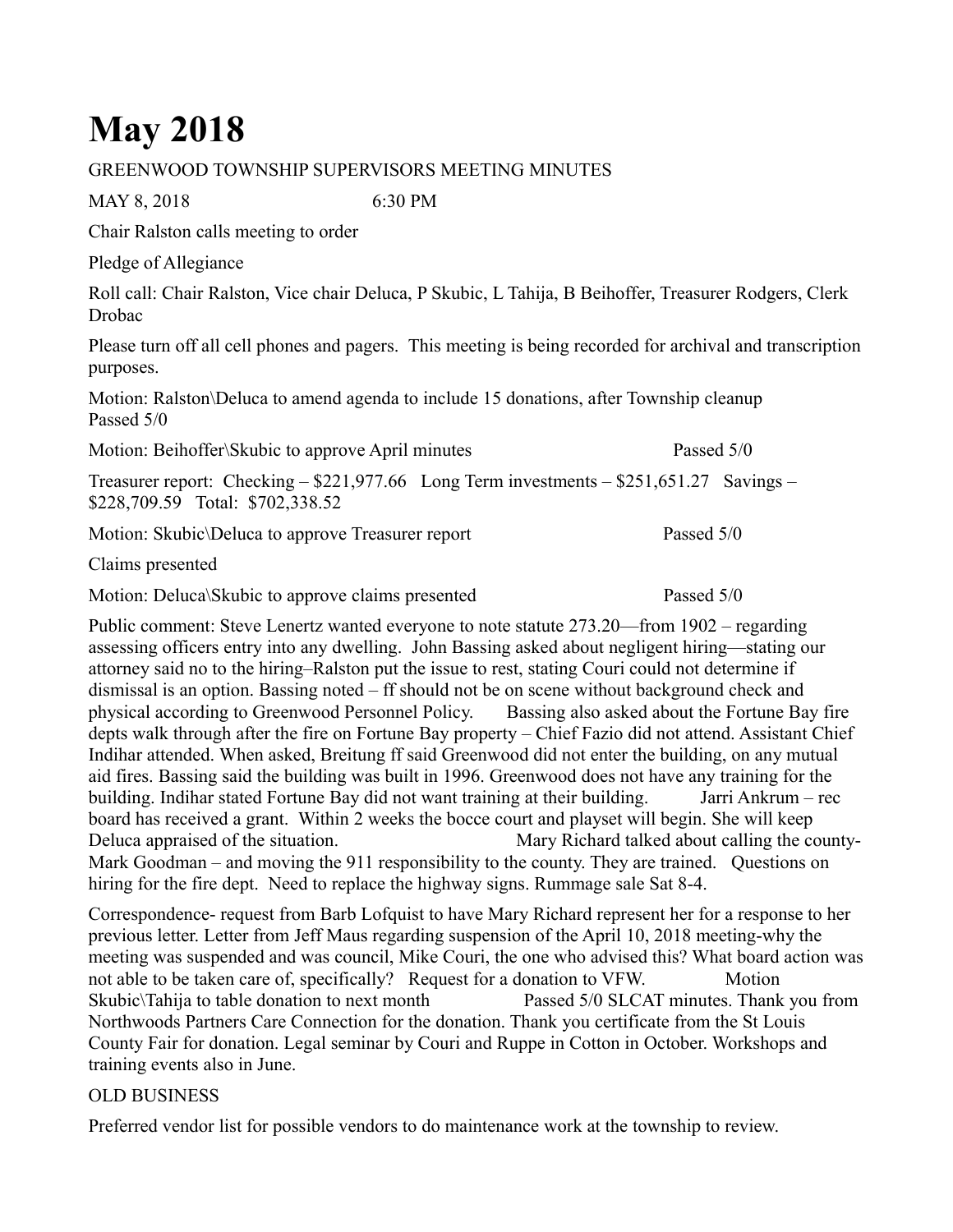B Lofquist letter \ response – Ralston gave answers to questions about firefighting. Letter attached.

SOG revision needs to be approved by Fire Dept. members before bringing to the board.

Motion: Skubic\Deluca for any elected official to have the password for Email access Passed 5/0

Motion: Skubic\Deluca to set up e-mails with TechBytes, with domain name greenwootownship,com Passed 5/0

Emails for supervisors- new e-mails will be set up for all supervisors, clerk, treasurer, and fire dept.

Motion: Carmen\Beihoffer to acquire Township signs from St Louis County Passed 5/0

## NEW BUSINESS

Bids for work on township benches- Jarri Ankrum checking with someone on refinishing the benches.

Motion: Deluca\Tahija to advertise in Tower News and Timberjay for quotes for lawn mowing Passed 5/0

Motion: Deluca\Tahija to advertise Township cleanup in Tower News and Tlimberjay Passed 5/0

Motion: Skubic\Beihoffer to approve 15 Resolutions for donations to fire dept, for D Horsman Passed 5/0

Reports: Supervisors: Beihoffer went to the Vermilion Trail meeting. They are getting a grant from the State. Deluca- 911 -talked with Matt Goodman. Door opener at main entrance needs repair. Exit signs need replacement. Reichel Electric has been notified. Tahija- Bike Trail meeting – plan was okayed. Leave as gravel on the trail. Ralston- Smokey Bear signs – update signs? Fire Dept volunteer? Fire number signs need replacement also. Door opener – Ralston getting quote from Arrow Auto.

 Motion: Ralston\Deluca to replace the door closer on main hall by Arrow Auto Passed 5/0 Safety- Borchardt – helicopter training done, possible repaint the H on the parking lot. Boat 1 / 2 in water. FD will be having pump simulation training. He feels at this point in time the fire department is at their best. Fire dept: Fazio- 3 fires,12 EMS calls, 1 drill, 1 meeting, 5 training. Extinguisher inspection done. SOG amendment being worked on. Inventory – ongoing. EMR classes attended by C Gilbert and Kristal Strong. 5-year fire protection agreement with Superior National Forest complete. Officer training completed by 4. D Strong to complete training. Motion: Skubic\Tahija to approve donation to Tower Fire Dept (S Altenburg oversaw testing for Greenwood) Passed 5/0 Discrepancy with study time \ payment. Snowbulance proposal- with donations to fd. Prohydro testing to be done June or July. Non-emergency call with Airboat, donation to fd given. Chainsaws to be purchased. Turnout gear for 3 new members. Deluca noted he should have a Green Again Service quote next month. Clerk: Township new voting machine will be here May 8 or 9. Announcing 11% increase overall on taxes by county- the state has a formula for the increase. Asked questions

about the 3-month interior ff training.

Junk mail will be available to view, then will be recycled.

Motion: Ralston\Skubic to adjourn Passed 5/0 8:08 pm

Clerk Chair